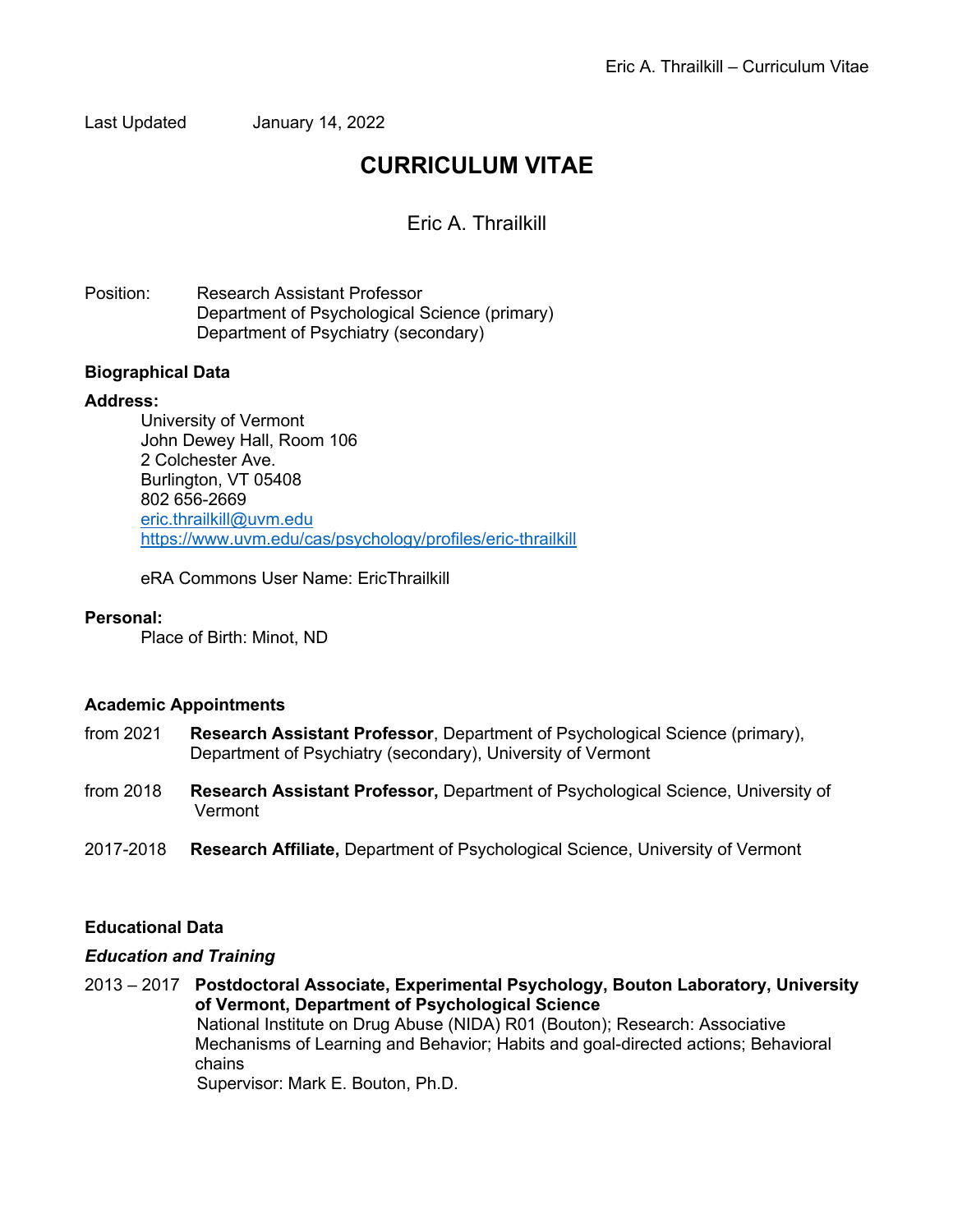- 2011 2013 **Ph.D., Behavior Analysis Program in Experimental and Applied Psychological Science, Utah State University, Department of Psychology, 2013** Thesis research: "*Token reinforcement and resistance to change"* Supervisor: Timothy A. Shahan, Ph.D.
- 2007 2011 **M.S., Behavior Analysis Program in Experimental and Applied Psychological Science, Utah State University, Department of Psychology, 2011** Thesis research: "*Examining the effects of reinforcement context on relapse of observing"* Supervisor: Timothy A. Shahan, Ph.D.
- 2002 2006 **B.S., Arizona State University, Department of Psychology, 2006** Laboratory Manager, Killeen Operant Laboratory (2004-2007); Research: *Progressive ratio schedules of reinforcement; Timing with opportunity costs* Supervisor: Peter R. Killeen, Ph.D.

#### **Honors**

- 2020 National Institute on Drug Abuse Director's Travel Award, College on Problems of Drug Dependence
- 2016 Early Career Award, Society for Experimental Psychology and Cognitive Science, American Psychological Association, Division 3
- 2016 Outstanding Reviewer, Elsevier Journals, *Behavioural Processes*

## **Press**

- 2016 Paper selected by Editor to be featured in a weekly highlights column Particularly Exciting Experiments in Psychology (PeePs). PeePs is a free summary of ongoing research trends common to six APA journals that focus on experimental psychology.
- *Environment Isn't the Only Kind of Context That Guides Behavior. (American Psychological Association, December 8, 2016).* http://www.apa.org/pubs/highlights/peeps/issue-83.aspx

#### **Funding and Grant-Seeking Behavior**

## *External* **Ongoing Support**

K01 DA044456 Agency: National Institutes of Health/National Institute on Drug Abuse **Training in Translational Methods for Assessing Behavior Change and Relapse Mechanisms**

## 03/01/18 – 02/28/2023

This project aims to establish a new model for studying the basic mechanisms underlying behavior change and relapse with adult daily smokers. These processes are crucial for understanding what makes treatment work and why individuals relapse. A model that addresses underlying processes could reduce clinical research cost and increase treatment effectiveness by better utilizing the preclinical research base to validate new and existing treatment elements. **Role:** PI

Total costs: \$620,000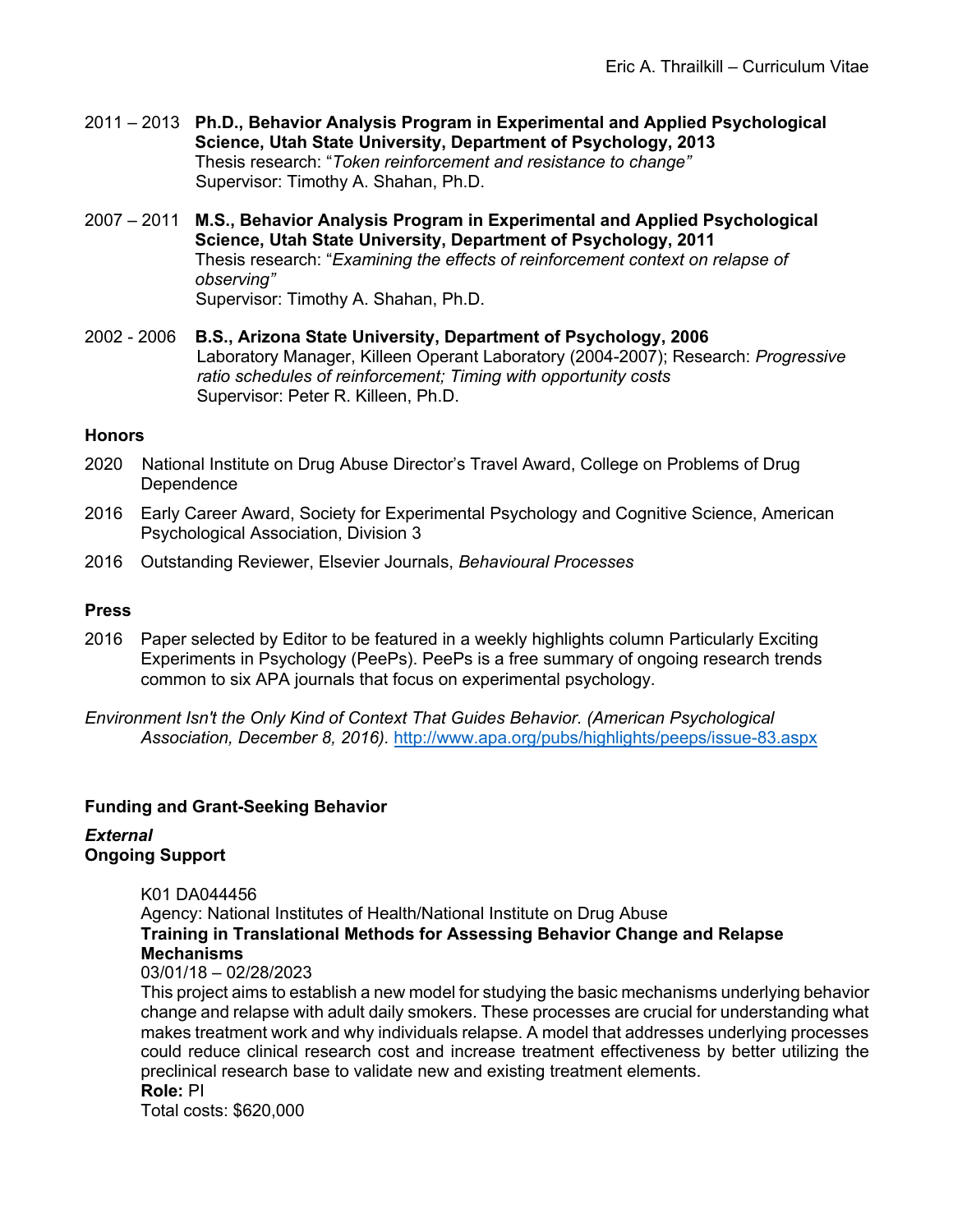## P20GM103644

Agency: National Institutes of Health/National Institute on General Medical Sciences **Vermont Center on Behavior and Health (VCBH)**

09/15/13 – 07/31/2023

Our center investigates relationships between personal behavior patterns (e.g., substance abuse, sedentary lifestyle, medication non-adherence) and risk for chronic disease and premature death. The overarching focus is on developing and evaluating clinical interventions for these risk behaviors and examining biases in decision-making.

**Role:** Project Director (PI: Higgins)

Total costs: \$11,563,458

5P20GM103644

Agency: National Institutes of Health/National Institute on General Medical Sciences

# **VCBH COBRE Project: Loss Aversion and Cigarette Smoking**

#### 08/01/21 – 07/31/23

The role of personal behaviors in poor health outcomes is now widely acknowledged. One of the advances leading to this point was the observation of systematic decision-making bias among individuals with substance use disorders (SUDs). Loss aversion (LA) refers to the tendency for the experience of a loss to produce a stronger hedonic effect than an equivalent gain. One basic unanswered question for LA, and any potential bias, is the extent to which it is independent of socio-demographic factors (e.g., gender, educational attainment) and other SUD-related decision-making biases, such as delay discounting (DD). The proposed experiment aims to establish the relationship between LA and SUD by addressing three goals. First is to understand the relationship between LA and vulnerability to cigarette smoking. Second is to study the independence of that association from DD. Third is to assess the relative strength and independence of LA and DD with other substance use (alcohol, other drugs) as well as other behavioral-health problems (sleep disturbance, depressed mood).

**Role:** Project Director

Total costs: \$750,000

## *Internal*

- 2021 Department of Psychological Science Grant: Feasibility and interest survey for a departmental mobile research laboratory. Total costs: \$500
- 2020 University of Vermont Fellowships, Opportunities, & Undergraduate Research Award: Mini Grant to support Julian Kafka's Honors Thesis research project titled, "Exploring Differences in Associative Learning and Risk and Loss Aversion Across Individuals and Populations." Total costs: \$400

## *Under Review*

#### R01 CA274530

Agency: National Institutes of Health/National Cancer Institute

## **Testing the causal role of loss aversion in cigarette smoking and other substance use** 07/01/2022 – 06/30/2027

Health-related decisions, such as those that contribute to sustained cigarette smoking despite risk of great loss due to cancer, other health, and social consequences, may be influenced by several biases that have been well-characterized by the field of Behavioral Economics. We recently found that cigarette smokers were less loss averse than a control group matched on important sociodemographic factors. This project aims to examine whether there is a causal relationship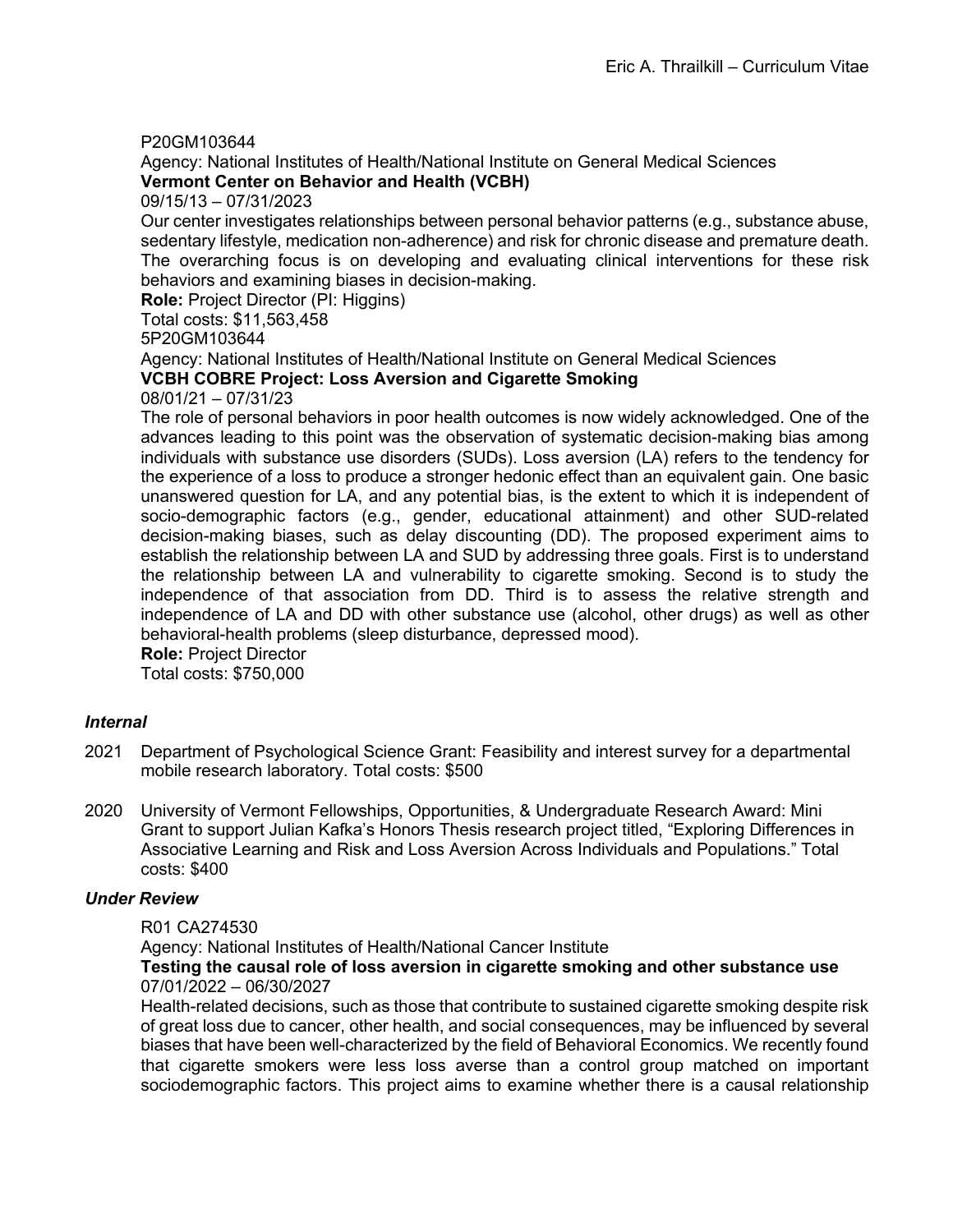between loss aversion and cigarette smoking and use of other substances. Loss aversion may be a novel target for prevention interventions that seek to lower cancer risk. **Role:** PI Total costs: \$1,980,000

## *Not Awarded*

- 2018 National Institutes of Health Loan Repayment Program (role: PI)
- 2018 National Institute on Drug Abuse R21 Imaging the inhibition and renewal of instrumental actions. (role: co-PI with Scott Mackey) (Impact score: 30)

**Peer reviewed publications** (listed in reverse chronological order)

Collaborators: **\***graduate student \*\* undergraduate student

Google Scholar ∙ Research Gate

- 1. **Thrailkill, E.A.**, DeSarno, M., & Higgins, S. T. (In press). Loss aversion and risk for cigarette smoking and other substance use. *Drug and Alcohol Dependence.*
- 2. **Thrailkill, E. A.** & Alcalá, J. A. (In press). Relapse after incentivized choice in humans: A model for studying behavior change. *Experimental and Clinical Psychopharmacology.*
- 3. Bouton, M. E., Allen, S. M.\*\*, Tavakkoli, A.\*\*, Steinfeld, M. R.\*, & **Thrailkill, E. A.** (2021). Effect of context on the instrumental reinforcer devaluation effect produced by taste aversion learning. *Journal of Experimental Psychology: Animal Learning and Cognition, 47*(4), 476–489.
- 4. **Thrailkill, E. A.,** Michaud\*, N., & Bouton, M. E. (2021). Reinforcer predictability and stimulus salience in discriminated operant habit learning. *Journal of Experimental Psychology: Animal Learning and Cognition, 47*, 183-199.
- 5. Bouton, M. E., **Thrailkill, E. A.**, Trask, S., & Alfaro\*, F. (2020). Correction of response error vs. stimulus error in the extinction of discriminated operant learning. *Journal of Experimental Psychology: Animal Learning and Cognition, 46*, 398-407.
- 6. **Thrailkill, E. A.**, Todd, T. P., & Bouton, M. E. (2020). Effects of CS duration, intertrial interval, and I/T ratio on appetitive Pavlovian conditioning. *Journal of Experimental Psychology: Animal Learning and Cognition, 46*, 243-255*.*
- 7. Thomas\*, C. M., **Thrailkill, E. A.**, Bouton, M. E., & Green, J. T. (2020). Inactivation of the prelimbic cortex attenuates operant responding in both physical and behavioral contexts. *Neurobiology of Learning and Memory, 171*, 107189*.*
- 8. Bouton, M. E., Broomer\*, M., Rey, C. N., & **Thrailkill, E. A.** (2020). Unexpected food outcomes can return a habit to goal-directed action. *Neurobiology of Learning and Memory, 169*, 107163*.*
- 9. Rey, C. N., **Thrailkill, E. A.**, Goldberg\*\*, K. L., & Bouton, M. E. (2020). Relapse of operant behavior after response elimination with an extinction or an omission contingency. *Journal of the Experimental Analysis of Behavior, 113*, 124-140.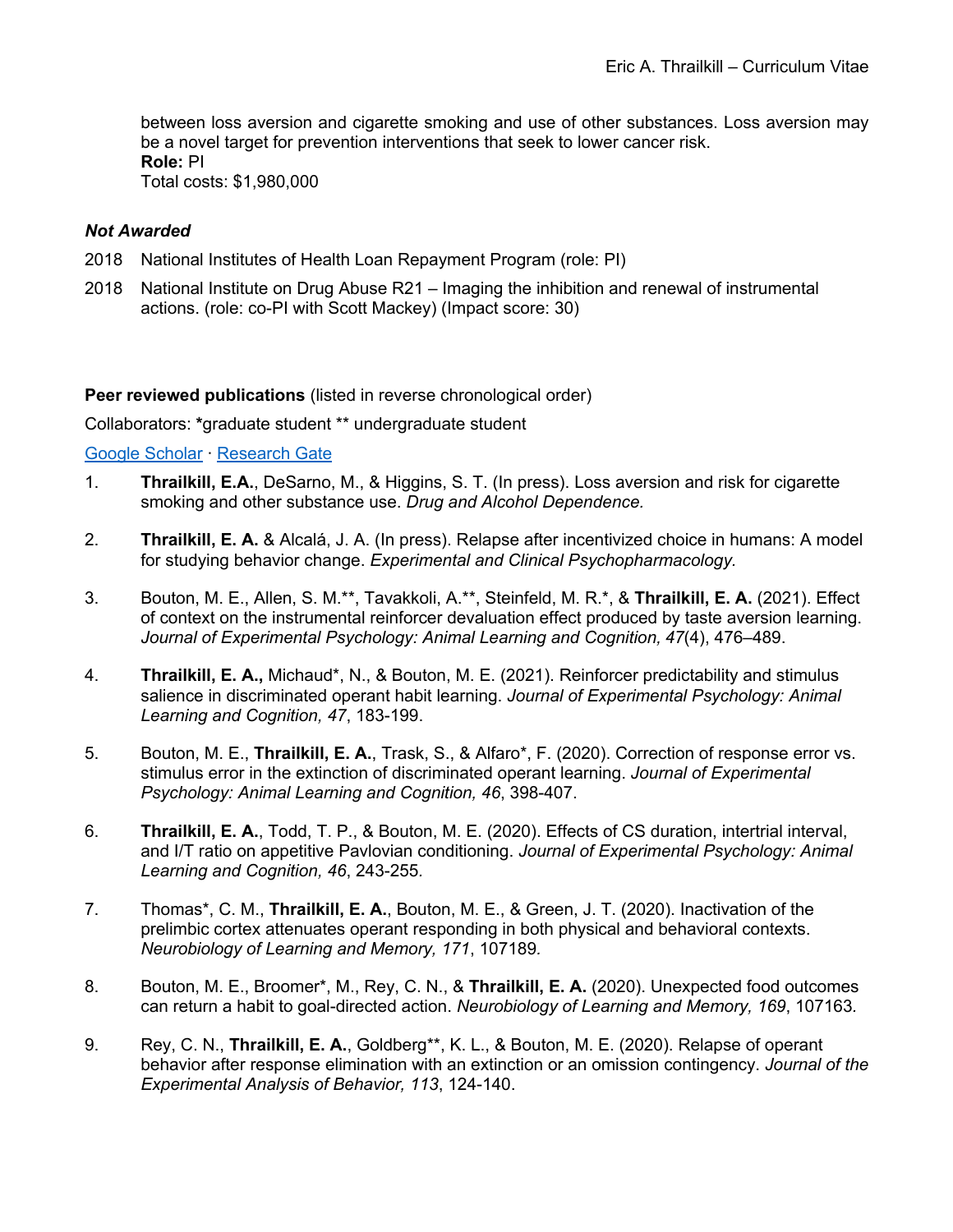- 10. Steinfeld\*, M., Alcalá\*, J. A., **Thrailkill, E. A.**, & Bouton, M. E. (2019). Renewal in a heterogeneous behavior chain: Extinction of the first response prevents renewal of a second response when it is separately extinguished and returned to the chain. *Learning and Motivation, 68*, 101587.
- 11. **Thrailkill. E. A.**, Ameden\*\*, W. P., & Bouton, M. E. (2019). Resurgence in humans: Reducing relapse by increasing generalization between treatment and testing. *Journal of Experimental Psychology: Animal Learning and Cognition, 45*, 338-349.
- 12. **Thrailkill, E. A.,** Trask, S., Alcalá\*, J., Vidal\*, P., & Bouton, M. E. (2018). Stimulus control of actions and habits: A role for reinforcer predictability and attention in the development of habitual behavior. *Journal of Experimental Psychology: Animal Learning and Cognition, 44*, 370- 384*.*
- 13. **Thrailkill, E. A.,** Porritt, F., Kacelnik, A., & Bouton, M. E. (2018). Maintaining performance in searching dogs: Evidence from a rat model that training to detect a second (irrelevant) stimulus can maintain search and detection responding. *Behavioural Processes, 157*, 161-170.
- 14. **Thrailkill, E. A.**, Kimball\*, R., Craig, A. R., Podlesnik, C. A., & Kelley, M. E. (2018). Basic and translational evaluation of spontaneous recovery of operant responding. *Journal of the Experimental Analysis of Behavior, 109*, 238-252.
- 15. Miles\*, O. W., **Thrailkill, E. A.,** Linden\*\*, A., May, V., Bouton, M. E., & Hammack, S. E. (2017). Pituitary adenylate cyclase-activating peptide in the bed nucleus of the stria terminalis mediates stress-induced reinstatement of cocaine seeking in rats. *Neuropsychopharmacology, 43*, 978– 986.
- 16. **Thrailkill, E. A.,** & Bouton, M. E. (2017). Factors that influence the persistence and relapse of discriminated behavior chains. *Behavioural Processes, 141*, 3-10.
- 17. Bouton, M. E., **Thrailkill, E. A.**, Bergeria\*, C., & Davis\*, D. (2017). Preventing relapse after incentivized choice treatment: A laboratory model. *Behavioural Processes. 141*, 11-18.
- 18. Trask\*, S., **Thrailkill, E. A.**, & Bouton, M. E. (2017). Occasion setting, inhibition, and the contextual control of extinction in Pavlovian and instrumental (operant) learning. *Behavioural Processes, 137*, 64-72.
- 19. Todd, T. P., & **Thrailkill, E. A.** (2017). Extinction. In A. Wenzel (Ed.), *The sage encyclopedia of abnormal and clinical psychology* (Vol. 7, pp. 1408-1410). Thousand Oaks, CA: SAGE Publications Ltd.
- 20. **Thrailkill, E. A.,** & Bouton, M. E. (2017). Effects of outcome devaluation on instrumental behaviors in a discriminated heterogeneous chain. *Journal of Experimental Psychology: Animal Learning and Cognition, 43*, 88-95.
- 21. **Thrailkill, E. A.,** Trott\*\*, J. M., Zerr\*\*, C. L., & Bouton, M. E. (2016). Contextual control of chained instrumental behaviors. *Journal of Experimental Psychology: Animal Learning and Cognition, 42*, 401-414*.*
- 22. **Thrailkill, E. A.,** & Bouton, M. E. (2016). Extinction and the associative structure of heterogeneous instrumental chains. *Neurobiology of Learning and Memory, 133*, 61-68.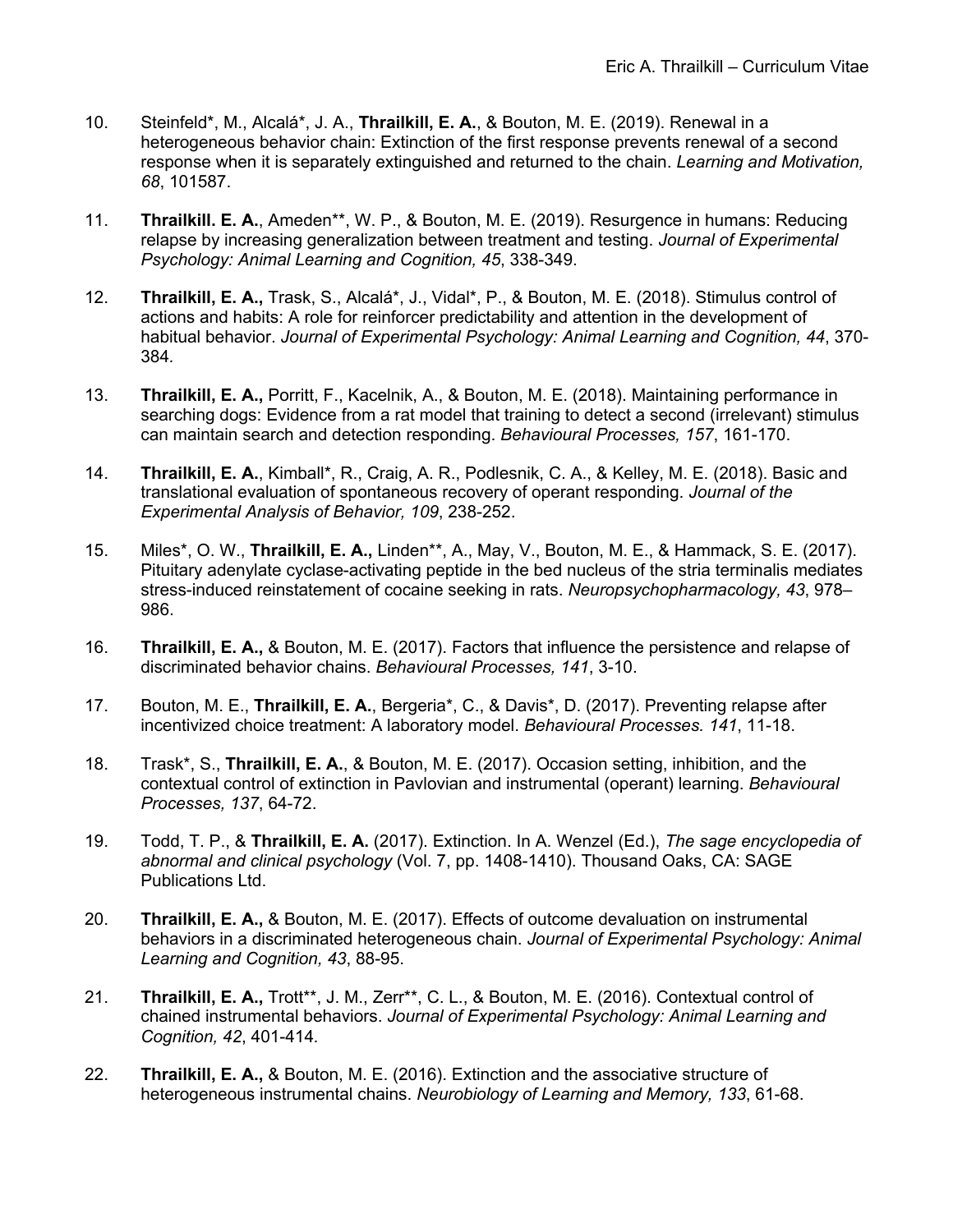- 23. **Thrailkill, E. A.,** Porritt, F., Kacelnik, A., & Bouton, M. E. (2016). Increasing the persistence of a heterogeneous behavior chain: Studies of extinction in a rat model of search behavior of working dogs. *Behavioural Processes, 129*, 44-53.
- 24. **Thrailkill, E. A.,** & Bouton, M. E. (2016). Extinction of chained instrumental behaviors: Effects of consumption extinction on procurement responding. *Learning & Behavior, 44*, 85-96.
- 25. **Thrailkill, E. A.,** & Bouton, M. E. (2015). Extinction of chained instrumental behaviors: Effects of procurement extinction on consumption responding. *Journal of Experimental Psychology: Animal Learning and Cognition, 41*, 232-246.
- 26. **Thrailkill, E. A.,** & Bouton, M. E. (2015). Contextual control of instrumental actions and habits. *Journal of Experimental Psychology: Animal Learning and Cognition, 41*, 69-80.
- 27. **Thrailkill, E. A.,** Epstein, L. H., & Bouton, M. E. (2014). Effects of inter-food interval on the variety effect in an instrumental food-seeking task: Clarifying the role of habituation. *Appetite, 84*, 43-53.
- 28. **Thrailkill\*, E. A.,** & Shahan T. A. (2014). Temporal integration and instrumental conditioned reinforcement. *Learning & Behavior, 42*, 201-208.
- 29. **\*Thrailkill\*, E. A.,** & Shahan T. A. (2012). Resistance to change and relapse of observing. *Journal of the Experimental Analysis of Behavior, 97,* 279-302.
- 30. Podlesnik\*, C. A., **Thrailkill\*, E. A.**, & Shahan, T. A. (2012). Differential reinforcement and resistance to change of divided attention performance. *Learning & Behavior, 40,* 158-169.
- 31. Podlesnik\*, C. A., Jimenez-Gomez\*, C., **Thrailkill\*, E. A.,** & Shahan, T. A. (2011). Temporal context, preference, and resistance to change. *Journal of the Experimental Analysis of Behavior, 96,* 191-213.
- 32. Barker\*, D. J., Sanabria, F., Lasswell\*, A., **Thrailkill\*, E. A.,** Pawlak\*, A. P., & Killeen, P. R. (2010). Bright light as a practical aversive stimulus for the albino rat. *Behavioural Brain Research, 214,* 402-408.
- 33. Sanabria, F., **Thrailkill\*\*, E. A**., & Killeen, P. R. (2009). Timing with opportunity cost: Concurrent schedules improve peak timing. *Learning & Behavior, 37*, 217-229.
- 34. Sanabria, F., & **Thrailkill\*\*, E.** (2009). Pigeons (*Columba livia*) approach Nash Equilibrium in Experimental Matching Pennies Competitions. *Journal of the Experimental Analysis of Behavior, 91*, 169-183.
- 35. Killeen, P. R., Posadas-Sanchez\*, D., Johansen, E. B. & **Thrailkill\*\*, E. A.** (2009). Progressive ratio schedules of reinforcement. *Journal of Experimental Psychology: Animal Behavior Processes, 35,* 35-50.

## **Publications submitted or in revision**

**Thrailkill, E. A.** & Rey, C. N. Pavlovian learning: An introduction for Behavior Analysts

**Thrailkill, E. A.** & Kafka, J. An effect of experience on loss aversion

#### **In preparation**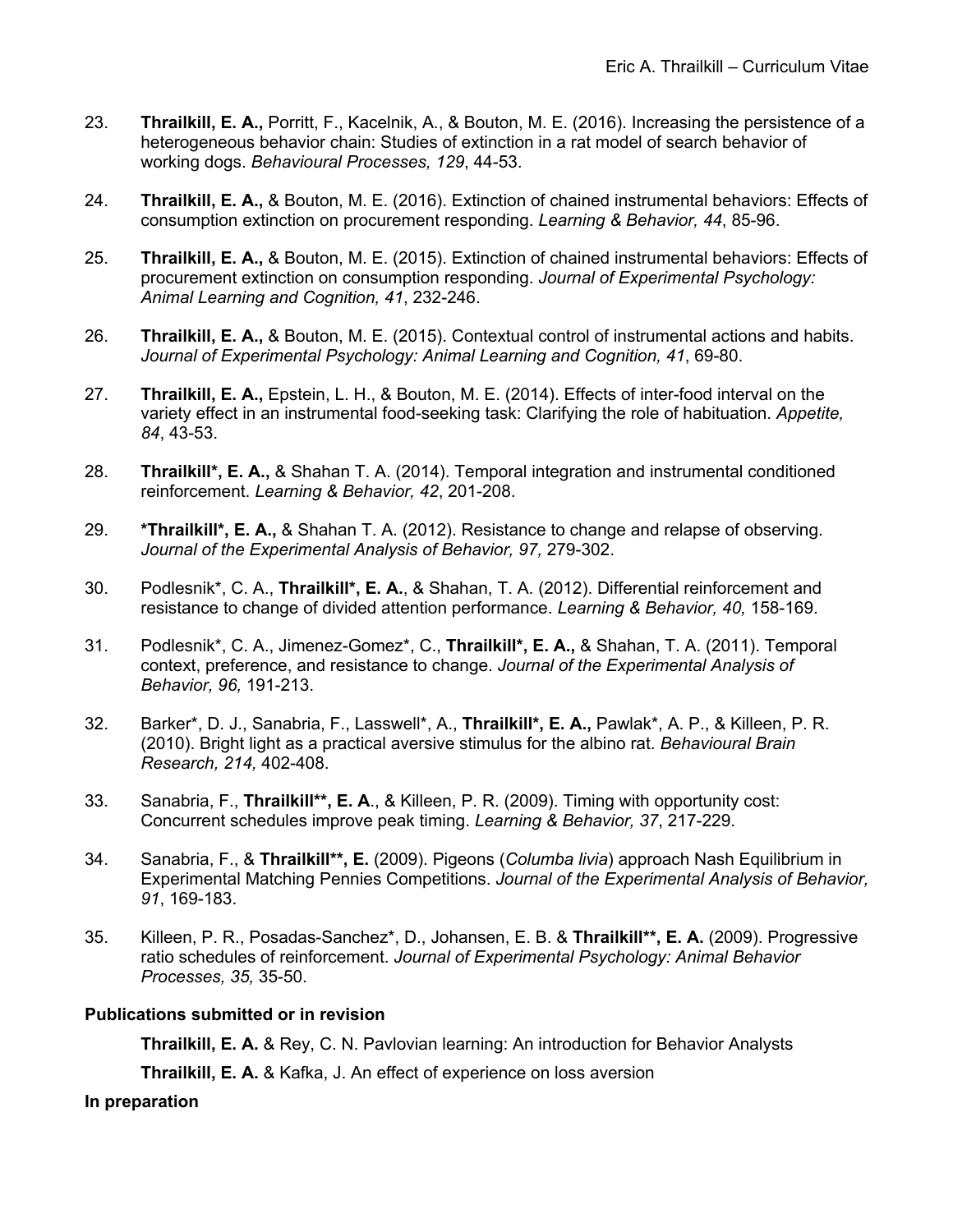**Thrailkill, E. A.** Persistence, elimination, and recovery of human discriminated operant behavior

**Thrailkill, E.A.**, DeSarno, M., & Higgins, S. T. Intersection of loss aversion and substance-free reward in predicting cigarette smoking and other substance use.

# **Presentations**

## *Talks – Invited*

- 1. **Thrailkill, E. A.** (2021, November). Loss aversion and risk for cigarette smoking and other substance use. 2021 NIDA-NIAAA Mini-Convention, Frontiers in Addiction Research Poster Session.
- 2. **Thrailkill, E. A.** (2021, May). Persistence and relapse of operant behavior: An overview and some data. Discussant, Association for Behavior Analysis International Convention (Virtual).
- 3. **Thrailkill, E. A.** (2021, March). Making loss aversion appear, disappear, and reappear in people. Biobehavioral Cluster Seminar, Department of Psychological Science, University of Vermont, Burlington, VT.
- 4. **Thrailkill, E. A.** (2019, September). Product diversity and harm reduction, Vermont Center on Behavior and Health, Tobacco Regulatory Science Seminar. Burlington, VT.
- 5. **Thrailkill, E. A.** (2019, August). Generalization of behavior change as an approach to reducing relapse: Parallel studies of instrumental extinction in humans and extension to smoking. Poster presented at 1st Collaborative Research on Addiction at NIH (CRAN) Mentored K Career Development Awardee Meeting. NIH campus, Bethesda, MD.
- 6. **Thrailkill, E. A.** (2018, October). Processes underlying behavior change in humans and rats. Vermont Center on Behavior and Health Trainee Seminar, University of Vermont, Burlington, VT.
- 7. **Thrailkill, E. A.** (2018, May). Associative analysis of behavior chains. Systems and Behavioral Neuroscience Seminar, Department of Psychological and Brain Sciences Dartmouth College, Hanover, NH.
- 8. **Thrailkill, E. A.,** & Bouton, M. E. (2016, May). Persistence and relapse in heterogeneous behavior chains. Annual meeting of the Society for the Quantitative Analysis of Behavior, Chicago, IL.

## *Talks – International Conferences*

- 1. **Thrailkill, E. A.** (2019, April). Generalization from treatment to test weakens relapse of instrumental behavior in humans. Paper presented at Associative Learning Symposium XXIII, Gregynog Hall, Wales, UK.
- 2. **Thrailkill, E. A.,** & Bouton, M. E. (2015, March). Associative analysis of heterogeneous instrumental chains. Paper presented at Associative Learning Symposium XIX, Gregynog Hall, Wales, UK.

## *Talks – National Conferences*

1. **Thrailkill, E. A.** (2021, August). Reinforcer predictability and the contextual control of discriminated operant extinction. American Psychological Association Convention (Virtual).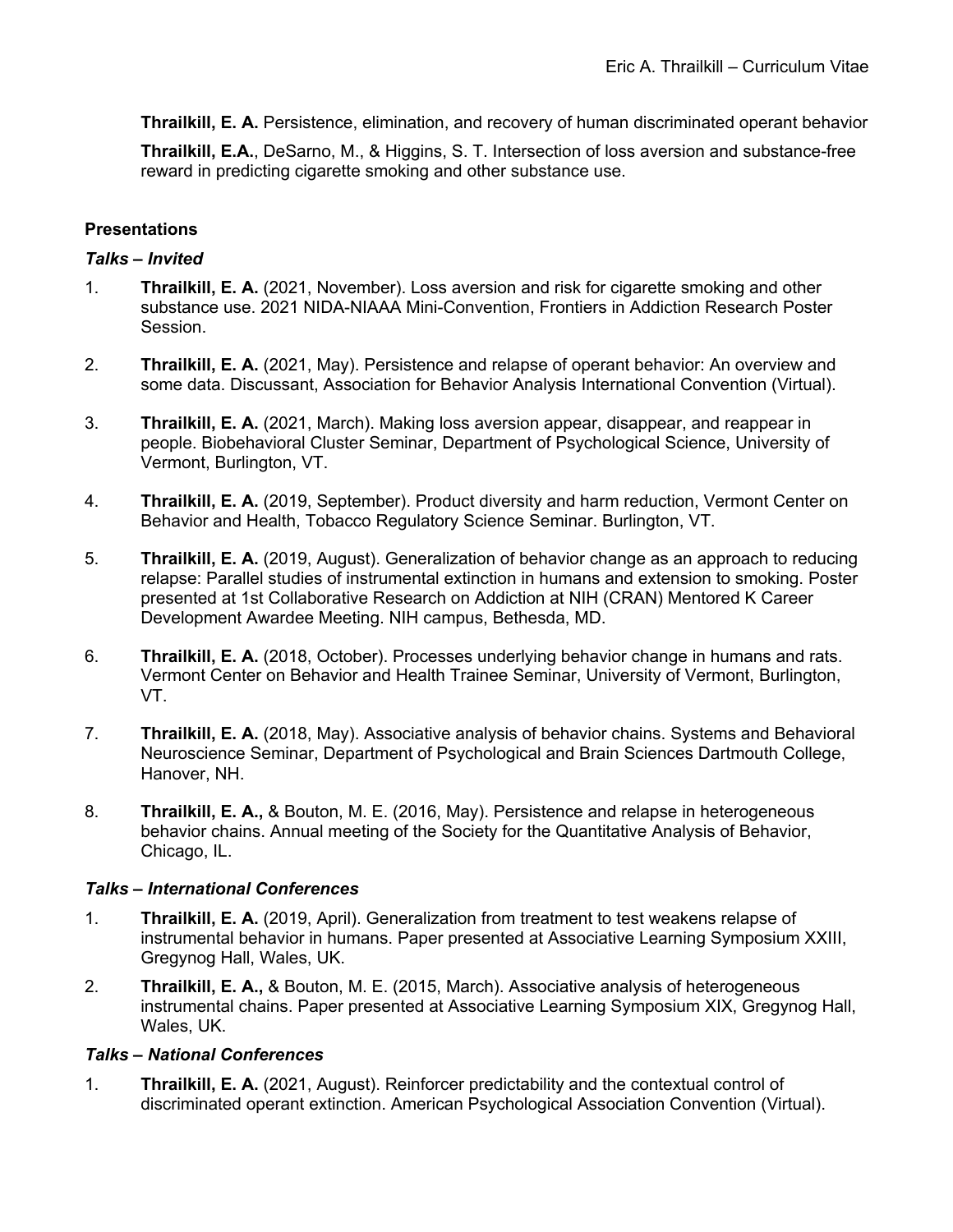- 2. **Thrailkill, E. A.,** & Bouton, M. E. (2019, May). Resurgence in humans: Increasing generalization between treatment and testing reduces relapse. Annual convention of the Association for Behavior Analysis International, Chicago, IL.
- 3. **Thrailkill, E. A.,** & Bouton, M. E. (2014, May). Contextual control of actions and habits. Annual convention of the Association for Behavior Analysis International, Chicago, IL.
- 4. **Thrailkill, E. A.,** & Shahan, T. A. (2014, May). Temporal integration and conditioned reinforcement. Annual Convention of the Association for Behavior Analysis International, Chicago, IL.
- 5. **Thrailkill, E. A.,** & Shahan, T. A. (2013, May). Extinction, relapse, and behavioral momentum II: Novel stimuli and spontaneous recovery. Annual Convention of the Association for Behavior Analysis International, Minneapolis, MN.
- 6. **Thrailkill, E.A.\*,** & Shahan T. A. (2010, May). Resistance to change and relapse of observing. Annual Convention of the Association for Behavior Analysis International, San Antonio, TX.

# *Talks – Regional Conferences*

- 1. **Thrailkill, E. A.** & Kafka, J. (2021, March). Extinction and renewal of discriminated operant behavior in humans. Annual meeting of the Eastern Psychological Association (Virtual)
- 2. **Thrailkill, E. A.**, Thorpe\*\*, C. N., & Bouton, M. E. (2020, March). Goal-directed and habitual behavior chains in rats and humans. Annual meeting of the Eastern Psychological Association, Boston, MA. (Virtual)
- 3. Thomas\*, C. M., **Thrailkill, E. A.**, Bouton, M. E., & Green, J. T. (2020, March). Prelimbic cortex inactivation attenuates operant responding in both physical and behavioral contexts. Annual meeting of the Eastern Psychological Association, Boston, MA.
- 4. Michaud\*, N., **Thrailkill, E. A.**, & Bouton, M. E. (March, 2020). Stimulus salience and reinforcer predictability in the formation of habits. Annual meeting of the Eastern Psychological Association, Boston, MA.
- 5. **Thrailkill, E. A.,** & Bouton, M. E. (2019, March). Discriminative properties of the alternative reinforcer can reduce resurgence in humans. Annual meeting of the Eastern Psychological Association, New York, NY.
- 6. **Thrailkill, E. A.,** & Bouton, M. E. (2019, February). Resurgence of extinguished operant responding in humans depends on lack of generalization from the treatment context. Neuroscience, Behavior, and Health Research Forum, University of Vermont, Burlington, VT.
- 7. **Thrailkill, E. A.,** Ameden, W.\*\*, & Bouton, M. E. (2018, March). Factors that influence the resurgence of an extinguished instrumental response in humans. Annual meeting of the Eastern Psychological Association, Philadelphia, PA.
- 8. **Thrailkill, E. A.** (2017, June). Resurgence in rats and humans: Effects of alternative reinforcer distribution. 6<sup>th</sup> Vermont Summer Summit, University of Vermont, Burlington, VT.
- 9. **Thrailkill, E. A.,** & Bouton, M. E. (2017, March). What is the goal of the procurement response in a behavior chain? Annual meeting of the Eastern Psychological Association, Boston, MA.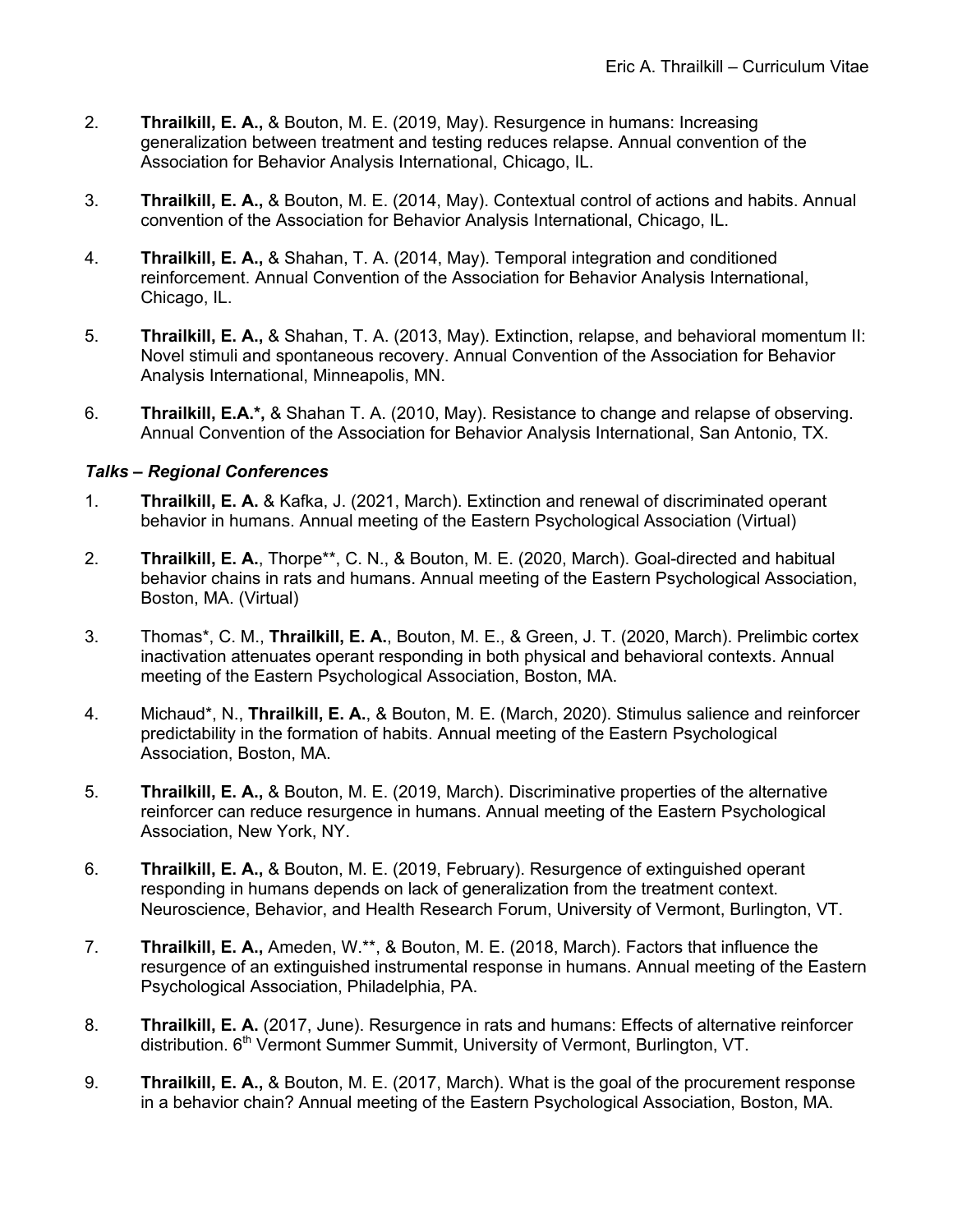- 10. **Thrailkill, E. A.,** & Bouton, M. E. (2017, January). The next response, but not the reinforcer, is the goal of behavior in a chain. Neuroscience, Behavior, and Health Research Forum, University of Vermont, Burlington, VT.
- 11. **Thrailkill, E. A.,** Bergeria, C.\*, Davis, D.\*, & Bouton, M. E. (2016, March). Relapse following the removal of incentives for desired behavior. Annual meeting of the Eastern Psychological Association, New York, NY.
- 12. Trott, J. M.\*\*, **Thrailkill, E. A.,** & Bouton, M. E. (2016, March). Renewal of an extinguished behavior in the context of a preceding response. Annual meeting of the Eastern Psychological Association, New York, NY.
- 13. **Thrailkill, E. A.,** Trott, J. M.\*\*, & Bouton, M. E. (2015, June). Relapse of an extinguished heterogeneous behavior chain. 5<sup>th</sup> Vermont Summer Summit, Dartmouth College, Hanover, NH.
- 14. **Thrailkill, E. A.,** & Bouton, M. E. (2015, March). An associative analysis of behavior chains. Annual meeting of the Eastern Psychological Association, Philadelphia, PA.
- 15. **Thrailkill, E. A.,** & Bouton, M. E. (2014, March). Extinction of instrumental behavior chains. Annual meeting of the Eastern Psychological Association, Boston, MA.
- 16. **Thrailkill, E. A.**, Todd, T. P. & Bouton, M. E. (2014, March). Trial and intertrial durations in appetitive Pavlovian conditioning. Annual meeting of the Eastern Psychological Association, Boston, MA.
- 17. **Thrailkill, E. A.,** & Shahan T. A. (2011, February) Resistance to change and renewal of rats' alcohol self-administration. Annual Intermountain Graduate Research Symposium, Logan, UT.
- 18. **Thrailkill, E. A.,** & Shahan T. A. (2010, February). Reinstatement, renewal, and resurgence of observing: Analogs of relapse of attending. Annual Intermountain Graduate Research Symposium, Logan, UT.

## *Posters – International*

1. **Thrailkill, E. A.** Thorpe, C. A.\*\*, & Bouton, M. E. (2020, October). Behavior chains reveal associative structure in human instrumental learning. Poster presented at the University of New South Wales Workshop on Expectation, Perception and Cognition (Virtual).

## *Posters – National*

- 1. Thomas, C. M. P.\*, **Thrailkill, E. A.**, Bouton, M., & Green, J. T. (2021, October). The role of the prelimbic cortex in renewal of extinguished behavior based on a return to a satiated interoceptive context. Annual meeting of the Society for Neuroscience, Chicago, IL.
- 2. **Thrailkill, E. A.,** & Thorpe, C. A.\*\* (2021, February). Translation of Behavior Chains to Understand Habit Learning. Society for Research on Nicotine and Tobacco (Virtual)
- 3. **Thrailkill, E. A.,** Thorpe, C. A.\*\*, & Bouton, M. E. (2020, June). Behavior Chains Reveal Common Associative Mechanisms Across Rats and Humans. College on Problems of Drug Dependence, Hollywood, FL. (Virtual)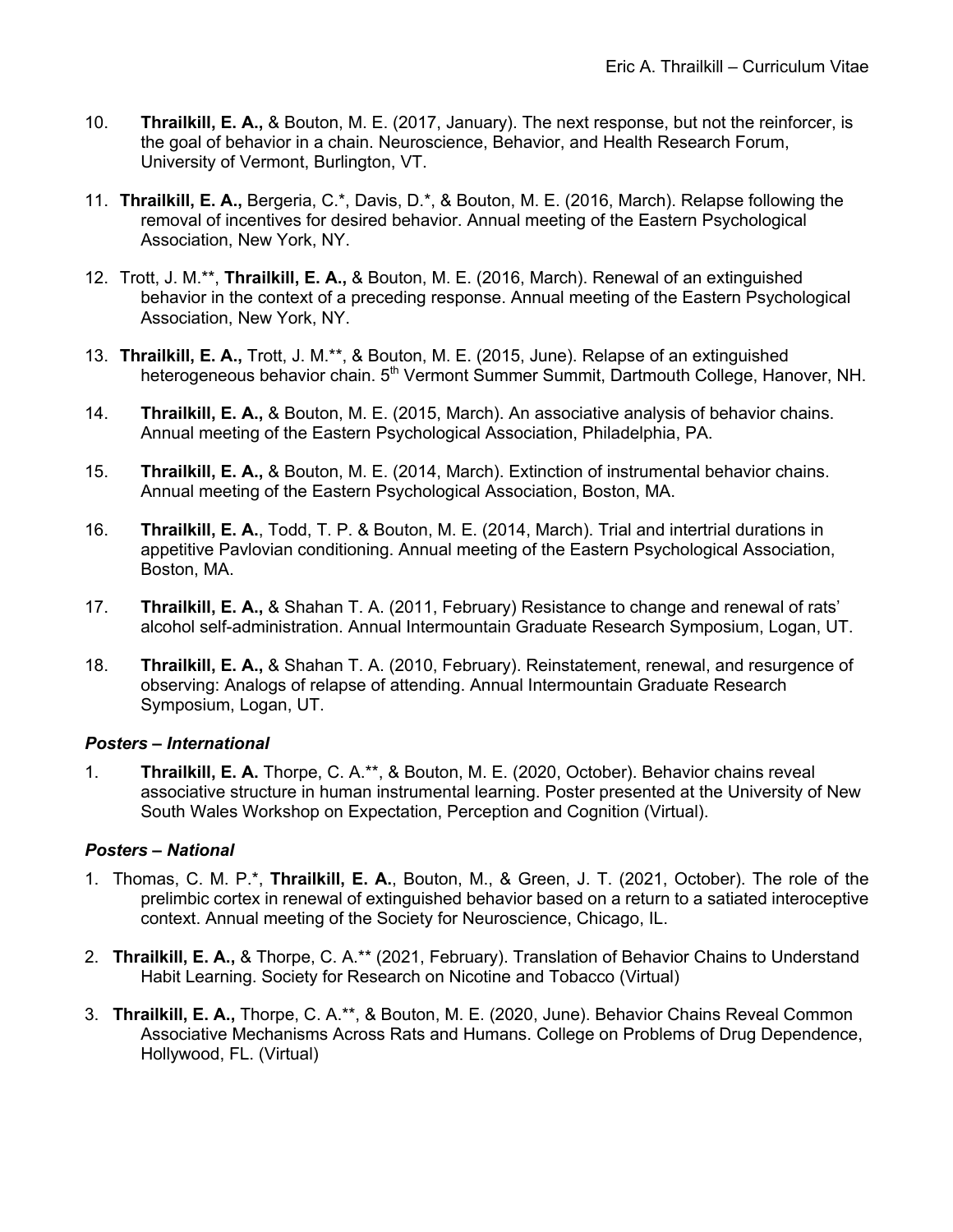- 4. Thomas, C. M. P.\*, **Thrailkill, E. A.**, Bouton, M., & Green, J. T. (2019, October). Inactivation of the prelimbic cortex attenuates operant responding in both physical and behavioral contexts. Annual meeting of the Society for Neuroscience, Chicago, IL.
- 5. Bouton, M. E., Allan, S.\*\*, Tavakkoli, A.\*\*, Steinfeld, M.\*, & **Thrailkill, E. A.** (2019, October). Separating goal-directed action from habit: Role of the context in which taste aversion learning occurs in creating the reinforcer devaluation effect. Annual meeting of the Society for Neuroscience, Chicago, IL.
- 6. **Thrailkill, E. A.,** Trask, S., & Bouton, M. E. (2017, October). Can discriminated operants become habits? Annual meeting of the Pavlovian Society, Philadelphia, PA.
- 7. Steinfeld, M\*., **Thrailkill, E. A.,** & Bouton, M. E. (2017, October). Extinction of procurement prevents renewal of consumption when an extinguished consumption response is returned to a heterogeneous chain. Annual meeting of the Pavlovian Society, Philadelphia, PA.
- 8. **Thrailkill, E. A.,** Rojas, G.\*\*, & Bouton, M. E. (2016, October). How to Break a Habit. Annual meeting of the Pavlovian Society, Jersey City, NJ.
- 9. Miles, O. W.\*, **Thrailkill, E. A.,** Bouton, M. E., & Hammack, S. E. (2015, October). Intra-BNST PACAP reinstatement to cocaine seeking in rats. Annual meeting of the Society for Neuroscience, Chicago, IL.
- 10. **Thrailkill, E. A.**, & Bouton, M. E. (2014, September). Trial and intertrial durations in appetitive Pavlovian conditioning. Annual meeting of the Pavlovian Society, Seattle, WA.
- 11. **Thrailkill, E. A.\***, & Shahan, T. A. (2013, May). Token reinforcement and resistance to change. Annual meeting of the Society for Quantitative Analysis of Behavior, Minneapolis, MN.
- 12. **Thrailkill, E. A.\***, & Shahan, T. A. (2012, May). Behavioral momentum and disinhibition of extinguished operant responding. Annual meeting of the Society for Quantitative Analysis of Behavior, Seattle, WA.
- 13. **Thrailkill, E. A.\***, Podlesnik, C. A.\*, & Shahan, T. A. (2010, May). Resistance to change of divided attention performance. Annual meeting of the Society for Quantitative Analysis of Behavior, San Antonio, TX.
- 14. **Thrailkill, E.A.\***, Podlesnik, C.A.\*, & Shahan, T.A. (2008, May). Divided attention and the matching law: Compound sample performance is sensitive to variations in relative reinforcement experienced with the elements alone. Annual meeting of the Society for Quantitative Analysis of Behavior, Chicago, IL.
- 15. **Thrailkill, E.\*\*** (2007, May). Preference for free choice and for variable response location: Pigeons want to do it where they want to do it. Annual meeting of the Society for Quantitative Analysis of Behavior, San Diego, CA.

## *Posters – Regional*

1. Kafka, J.\*\* & **Thrailkill, E. A.** (2021, March) Loss and risk aversion in relation to individual differences and range manipulations. Annual meeting of the Eastern Psychological Association, Virtual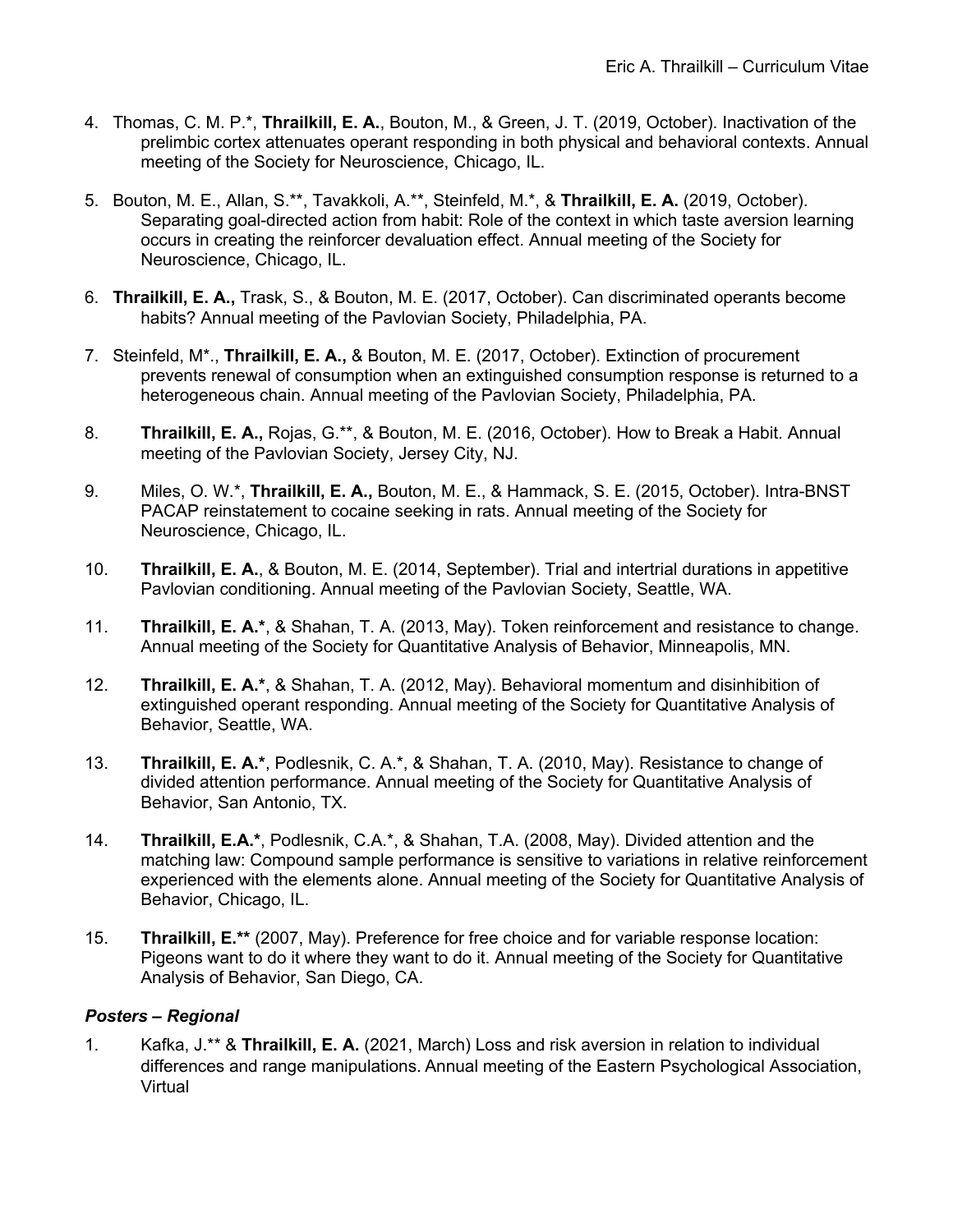- 2. Mackey, S., Pomazi, O.\*\*, Palermo, V.\*\*, Grubinger, N.\*\*, & **Thrailkill, E. A.** (2018, March). Stress narrative favors habit-based control of instrumental behavior in humans. Poster presented at the annual Dartmouth Neuroscience Day, Hanover, NH.
- 3. **Thrailkill, E. A.**, Murphy, N. A.\*\*, Bouton, M. E. (2018, March). Does a "salient stimulus" promote habit formation? Poster presented at the annual Dartmouth Neuroscience Day, Hanover, NH.
- 4. **Thrailkill, E. A.**, & Bouton, M. E. (2014, March). Contextual control of actions vs. habits. Annual meeting of the Eastern Psychological Association, Boston, MA.
- 5. **Thrailkill, E.A.\*,** & Shahan T.A. (2010, April). Resistance to change of Pigeon sign tracking behavior. Annual meeting of the Four Corners Association for Behavior Analysis, Park City, UT.
- 6. **Thrailkill, E.A.\***, Podlesnik, C.A.\*, & Shahan, T.A. (2009, March). Divided attention and the matching law: Compound sample performance is sensitive to variations in relative reinforcement experienced with the elements alone. Annual Intermountain Graduate Research Symposium, Logan, UT. (*Awarded Best Poster Presentation*)

## *Posters – Local*

- 1. **Thrailkill, E. A.**, DeSarno, M., & Higgins, S. T. (2021, October). Loss aversion and risk for cigarette smoking and substance abuse.  $9<sup>th</sup>$  annual Vermont Center on Behavior and Health Conference, Burlington, VT.
- 2. Thorpe, C. A.\*\*, & **Thrailkill, E. A.** (2020, April). Habit formation in behavior chains: A comparative evaluation in humans and rats. University of Vermont, Annual Student Research Conference. Burlington, VT.
- 3. Michaud, N.\*, Rifkin, M.\*\*, Murphy, N.\*\*, **Thrailkill, E. A.,** & Bouton, M. E. (2019, February). Stimulus salience and reinforcer predictability in the formation of habits. Annual meeting of the Vermont Chapter of the Society for Neuroscience, Burlington, VT.
- 4. Rifkin, M.\*\*, **Thrailkill, E. A.,** & Bouton, M. E. (2018, August). Can extensive training produce a habit under stimulus control? Annual meeting of the UVM Neuroscience, Behavior, and Health, Summer Neuroscience Undergraduate Research Fellowship Program, Burlington, VT.
- 5. **Thrailkill, E. A.,** Alcala, J.\*, Vidal, P.\*, Trask, S., & Bouton, M. E. (2018, January). Can discriminated operants become habits? Annual meeting of the Vermont Chapter of the Society for Neuroscience, Burlington, VT.
- 6. Stephenson, H.\*\*, Steinfeld, M.\*, **Thrailkill, E. A.,** & Bouton, M. E. (2017, August). Role of surprise is reverting habits into goal-directed actions. Annual meeting of the UVM Neuroscience, Behavior, and Health, Summer Neuroscience Undergraduate Research Fellowship Program, Burlington, VT.
- 7. **Thrailkill, E. A.**, Bergeria, C.\*, Davis, D.\*, & Bouton, M. E. (2016, October). Preventing relapse after incentivized choice treatment: A laboratory analysis.  $4<sup>th</sup>$  annual Vermont Center on Behavior and Health Conference, Burlington, VT.
- 8. **Thrailkill, E. A., Rojas, G.\*\*, & Bouton, M. E. (2016, October). How to Break a Habit. 4<sup>th</sup> annual** Vermont Center on Behavior and Health Conference, Burlington, VT.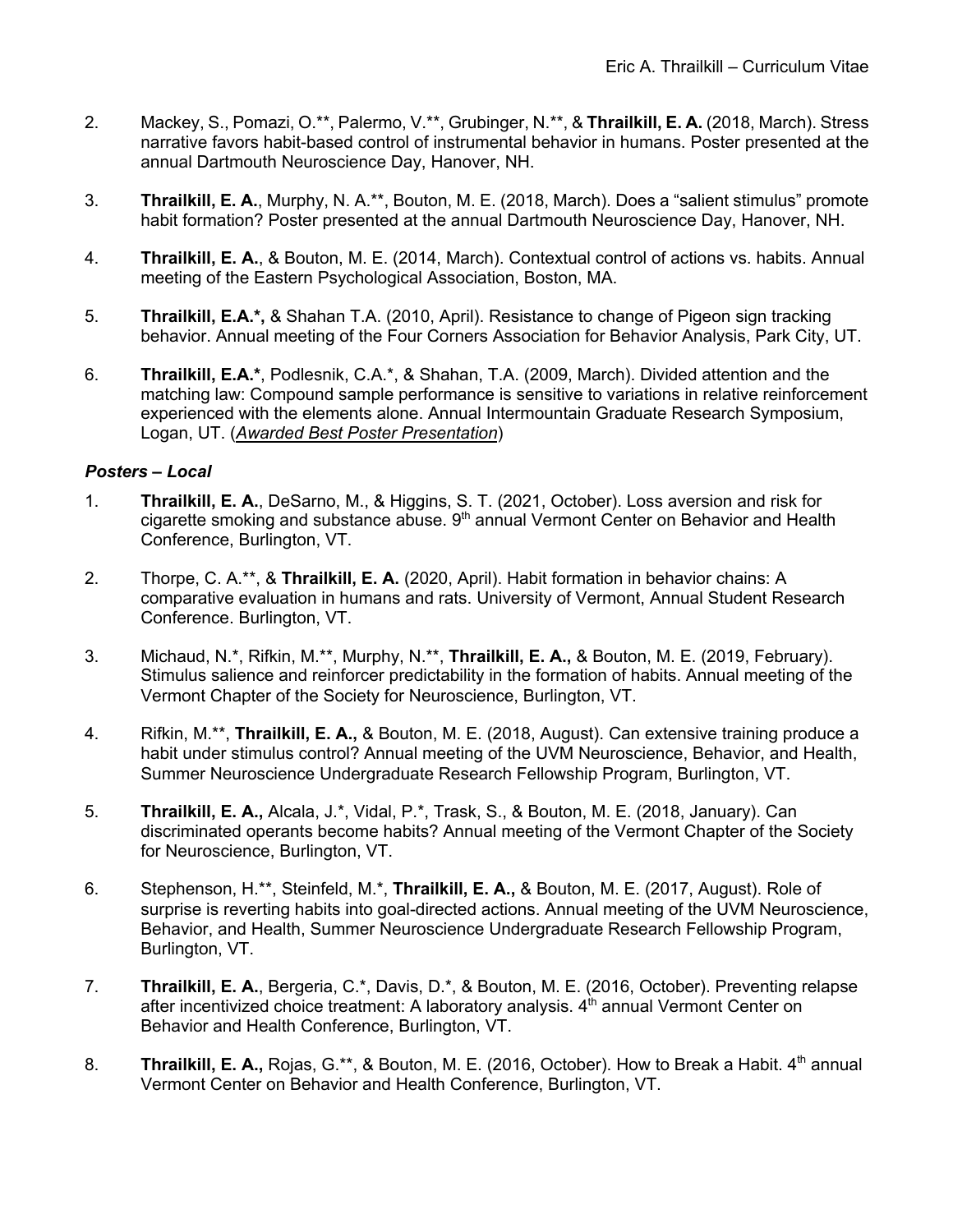- 9. Rojas, G.\*\*, **Thrailkill, E. A.,** & Bouton, M. E. (2016, August). How to Break a Habit. Annual meeting of the UVM Neuroscience, Behavior, and Health, Summer Neuroscience Undergraduate Research Fellowship Program, Burlington, VT.
- 10. Trott, J. M.\*\*, **Thrailkill, E. A.**, & Bouton, M. E. (2016, January). Renewal of extinguished behavior in the context of a preceding response. Annual meeting of the Vermont Chapter of the Society for Neuroscience, Burlington, VT.
- 11. Bergeria, C.\*, Davis, D.\*, **Thrailkill, E. A.**, & Bouton, M. E. (2015, October). Relapse after incentivized choice treatment in a new animal model. 3<sup>rd</sup> annual Vermont Center on Behavior and Health Conference, Burlington, VT.
- 12. **Thrailkill, E. A.,** Trott, J. M.\*\*, & Bouton, M. E. (2015, October). Relapse after the extinction of a heterogeneous behavior chain. 3<sup>rd</sup> annual Vermont Center on Behavior and Health Conference, Burlington, VT.
- 13. Treffals, J.\*\*, Miles, O. W.\*, Schepers, S. T.\*, **Thrailkill, E. A.,** Hammack, S. E., Bouton, M. E., & May, V. (2015, August). Neurological and behavioral mechanisms of stress induced drug relapse. Annual meeting of the UVM Neuroscience, Behavior, and Health, Summer Neuroscience Undergraduate Research Fellowship Program, Burlington, VT.
- 14. **Thrailkill, E. A.**, & Bouton, M. E. (2015, January). An associative analysis of instrumental behavior chains. Annual meeting of the Vermont Chapter of the Society for Neuroscience, Burlington, VT.
- 15. Miles, O. W.\*, **Thrailkill, E. A.,** Bouton, M. E., & Hammack, S. E. (2015, January). Intra-BNST PACAP reinstatement to cocaine seeking in rats. Annual meeting of the Vermont Chapter of the Society for Neuroscience, Burlington, VT.
- 16. Zerr, C. L.\*\*, **Thrailkill, E. A.,** Bouton, M. E. (2014, August). Extinction of instrumental chained procurement and consumption behavior is context specific. Annual meeting of the UVM Neuroscience, Behavior, and Health, Summer Neuroscience Undergraduate Research Fellowship Program, Burlington, VT.
- 17. **Thrailkill, E. A.**, & Bouton, M. E. (2014, January). Contextual control of actions vs. habits. Annual meeting of the Vermont Chapter of the Society for Neuroscience, Burlington, VT.

## *Chaired Symposia*

Learning Keynote Address: Amy L. Odum, Ph.D. Annual meeting of the Eastern Psychological Association, New York, NY. (March 3-5, 2022)

Paper Session 5, Nicotine Reduction. 9<sup>th</sup> Annual Vermont Center on Behavior and Health Conference, Burlington, VT. (held online October 7-8, 2021)

Fred S. Keller Memorial Keynote Address: Warren Bickel, Ph.D. Annual meeting of the Eastern Psychological Association, Philadelphia, PA. (held online March 5-6, 2021)

Learning Keynote Address: Yael Niv, Ph.D. Annual meeting of the Eastern Psychological Association, Philadelphia, PA. (held online March 5-6, 2021)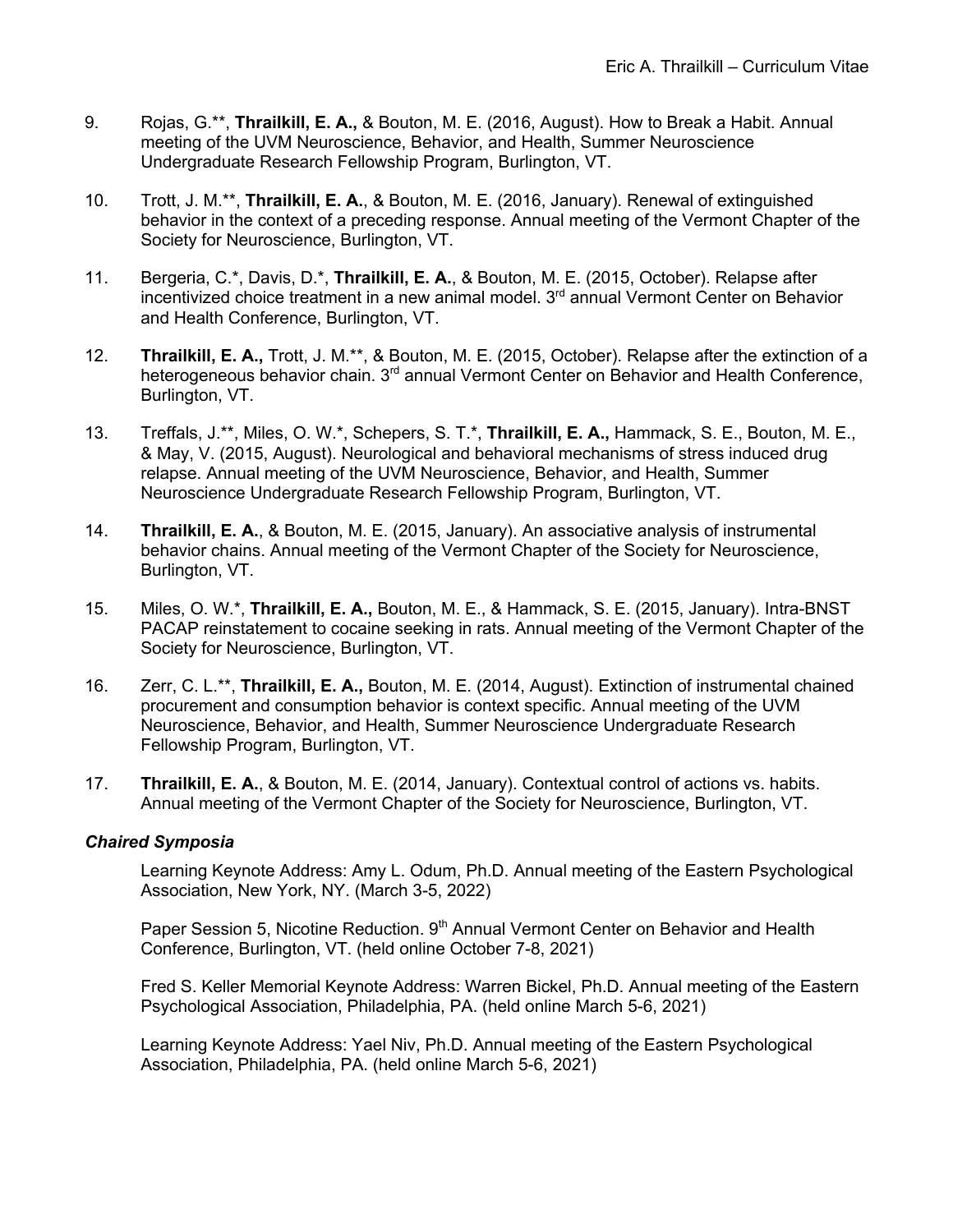Learning Papers I: Habits, Extinction, and Recovery (2020, March). Annual meeting of the Eastern Psychological Association, Boston, MA. (held online June 17-18, 2020)

Learning Papers: Enhancing Extinction (2019, March). Annual meeting of the Eastern Psychological Association, New York, NY.

Learning Papers: Context, Renewal, and Resurgence. (2018, March). Annual meeting of the Eastern Psychological Association, Philadelphia, PA.

Learning II: Outcome Associations. (2015, March). Annual meeting of the Eastern Psychological Association, Philadelphia, PA.

Conditioned Reinforcement. (2010, May). Annual convention of the Association for Behavior Analysis International, San Antonio, TX.

## **Teaching Experience**

#### *Courses*

Learning (Undergraduate/Graduate)

Behavioral Economics and Decision Making (Undergraduate/Graduate)

Online Data Collection (Undergraduate/Graduate)

## *Courses Taught*

- Spring 2022 **University of Vermont**, Psychological Science (PSYS) 211: Learning Instructor
- Spring 2021 **University of Vermont**, Psychological Science (PSYS) 198T: Undergraduate Research – Instructor
- Spring 2013 **Utah State University**, Psychology (PSY) 3400: Analysis of Behavior: Advanced Instructor & Laboratory Instructor
- Fall 2012 **Utah State University**, Psychology (PSY) 3400: Analysis of Behavior: Advanced Instructor & Laboratory Instructor
- Spring 2012 **Utah State University**, Psychology (PSY) 3400: Analysis of Behavior: Advanced Instructor & Laboratory Instructor
- Fall 2011 **Utah State University**, Psychology 3400: Analysis of Behavior: Advanced Laboratory **Instructor**

#### *Guest Lectures*

- Fall 2021 **University of Vermont**, Psychological Science (PSYS) 111: Learning, Cognition, and Behavior – Loss Aversion
- Spring 2019 **Dartmouth College**, Psychology 22: Learning Neural Bases of Habits and Goaldirected Actions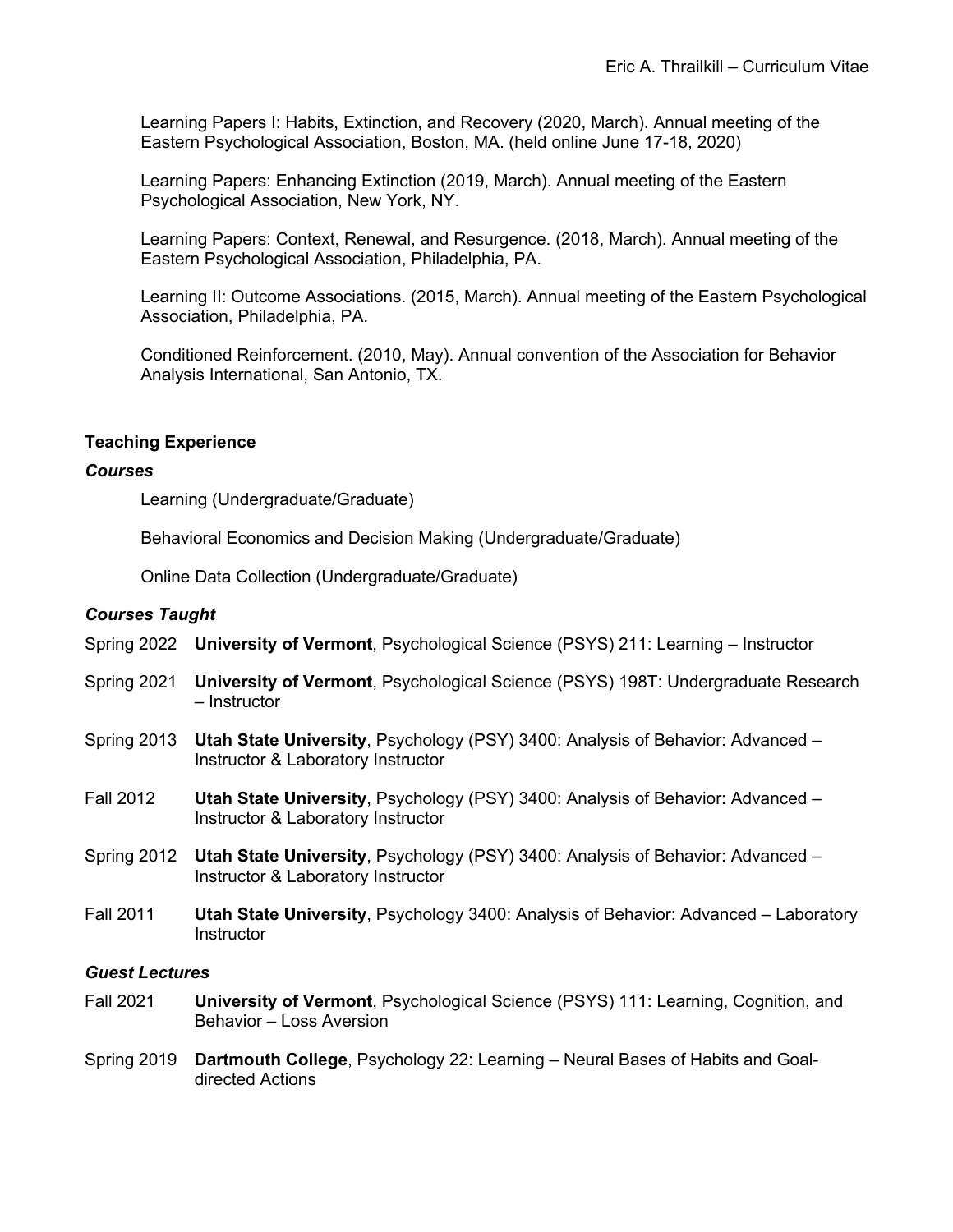- Spring 2016 **Dartmouth College**, Psychology 22: Learning Contextual Control of Instrumental Actions, Habits, and Extinction
- Fall 2015 **Dartmouth College**, Psychology 88: Independent Library Research –Instrumental **Extinction**
- Fall 2013 **University of Vermont**, Psychology 205: Learning Wagner's SOP and AESOP Models of Associative Learning

## *Training in Inclusive Teaching*

Summer 2021 **Boston University**, NSF Inclusive STEM Teaching Project Certificate ID: **ede5cfce4d6e4e74aba1c36692283bd2**

#### *Ph.D. Thesis Committee Member*

2017 Scott Schepers – UVM, Psychological Science

## *Ph.D. Research Rotation Supervisor*

2019 Mariana Wingood – UVM, Nursing and Health Sciences

*Research Mentorship* (\*\*\*Undergraduate, \*\*Graduate, \*Postdoctoral, Current)

Honors Theses\*\*\*, University of Vermont:

Julian Kafka (2019-2021), Katie Thorpe (2019-2020), Wesley Ameden (2017-2018), Jeremy Trott (2015-2016)

NSF Summer Neuroscience Undergraduate Research Fellows\*\*\*, University of Vermont:

Melissa Rifkin (2018), Henry Stephenson (2017), Gerardo Rojas, (2016), John Teffalls (2015), Christopher Zerr (2014)

Research Trainees, University of Vermont:

Joseph Carpenter (Psychology, 2014)\*\*, Emily Aubuchon (Neuroscience, 2015)\*\*\*, Charlotte Robson (Neuroscience, 2015)\*\*\*, Cecilia Bergeria (Psychological Science, 2015)\*\*, Danielle Davis (Psychological Science, 2015)\*\*, Michael Steinfeld (Psychological Science, 2016)\*\*, Lauren Banister (Psychology, 2017)\*\*\*, Catalina Rey (Psychiatry, 2017)\*, José Alcala (Psychological Science, 2017)\*\*, Paula Balea (Psychological Science, 2018)\*\*, Nick Murphy (Psychological Science, 2018)\*\*\*, Felipe Alfaro (Psychological Science, 2018)\*\*, Katie Thorpe (Neuroscience, 2018)\*\*\*, Nicky Paulson (Psychological Science, 2018)\*\*\*, Wesley Ameden (Psychological Science, 2017)\*\*\*, Julian Kafka (Psychological Science, 2019)\*\*\*, Grace Winick (Psychological Science, 2021)\*\*\*, Maggie Palmiero (Psychological Science, 2021)\*\*\*

Research Trainees\*\*\*, Utah State University (Fall 2008-Spring 2013):

Christina Stacey (Psy 4950), Brianna Fernandez (Psy 4950), Jordan Tait (Psy 4950), Andrew Adams (Psy 3400 laboratory volunteer), Jordan Hansen (Psy 4950), McKay Mattingly (Psy 4950), Lance Hinton (Psy 4950), Eric Milman (Psy 3400 teaching laboratory volunteer), Ashley Humphries (Psy 3400 teaching laboratory volunteer), Melissa Ballard (Psy 4950), Eric Richardson (Psy 4950), Bistra Bogoev (Psy 4950)

Laboratory Ambassador, Arizona State University (Summer 2006): Barrett Summer Scholars Program